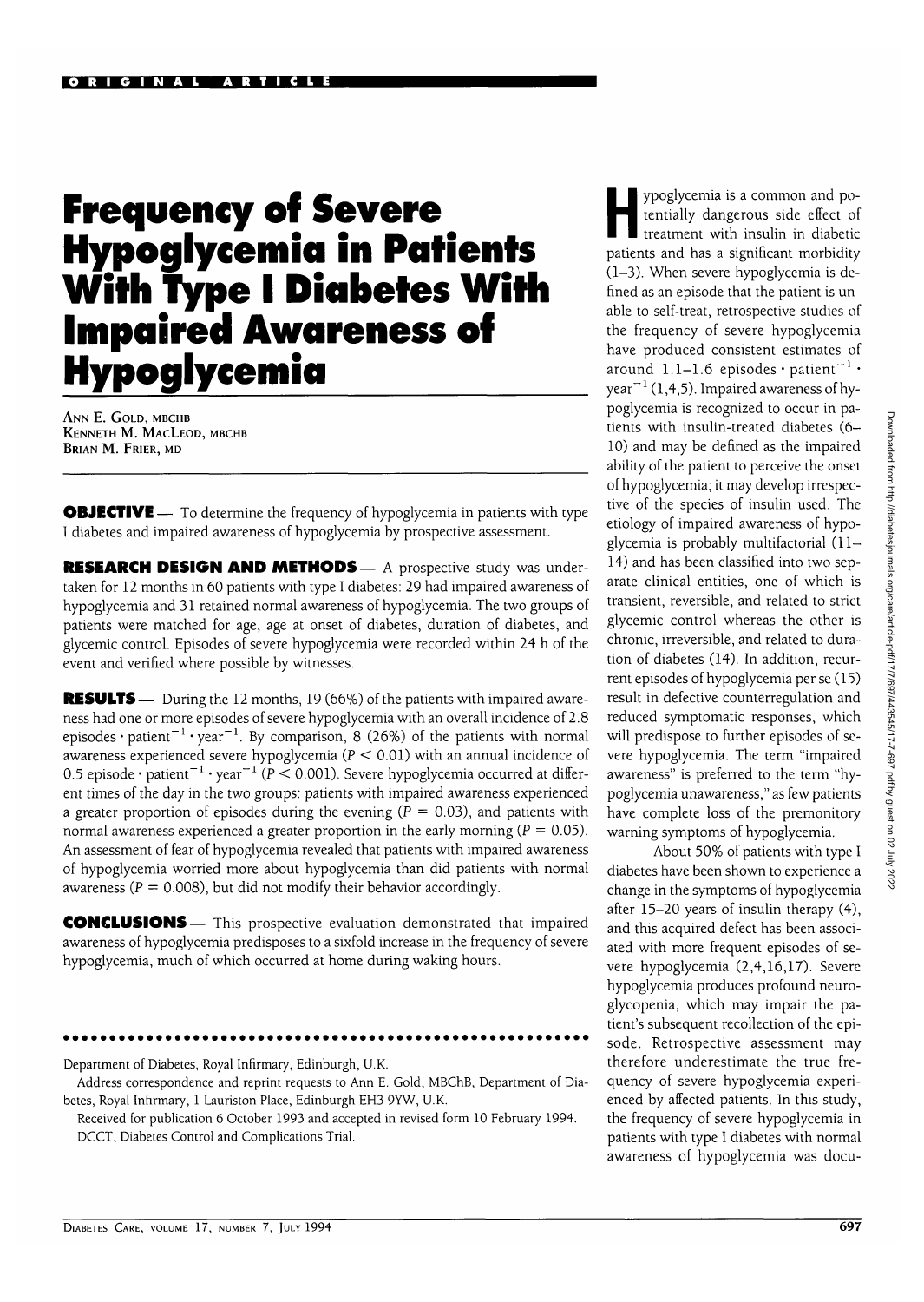## Table 1—*Demographic data for patients with type I diabetes*

|                                                | Group 1<br>(normal awareness) | Group 2<br>(impaired awareness) | P value   |
|------------------------------------------------|-------------------------------|---------------------------------|-----------|
|                                                | 31                            | 29                              |           |
| n                                              |                               |                                 |           |
| Gender distribution (M/F)                      | 18/13                         | 17/12                           | NS.       |
| Age (years)                                    | $43.9 \pm 10.6$               | $48.4 \pm 11.7$                 | <b>NS</b> |
| Age at onset (years)                           | $25.3 \pm 10.3$               | $27.8 \pm 10.8$                 | <b>NS</b> |
| Duration of type I diabetes (years)            | $18.6 \pm 7.6$                | $21.0 \pm 8.1$                  | NS.       |
| Daily insulin dose (U/kg)                      | $0.63 \pm 0.09$               | $0.69 \pm 0.10$                 | NS        |
| $Hb_{A1}$ (%)                                  |                               |                                 |           |
| Start of study                                 | $10.0 \pm 1.2$                | $10.2 \pm 1.5$                  | ΝS        |
| End of study                                   | $10.2 \pm 1.4$                | $10.0 \pm 1.2$                  | NS        |
| Complications                                  |                               |                                 |           |
| Microalbuminuria                               | 4(12.9)                       | 4(13.7)                         | <b>NS</b> |
| Macroproteinuria ( $>0.3$ g/l)                 | $\Omega$                      | 1(3.4)                          | NS.       |
| Hypertension                                   | 4(12.9)                       | 5(17.2)                         | NS.       |
| Retinopathy                                    |                               |                                 |           |
| Background                                     | 23(74.2)                      | 26(89.6)                        | NS        |
| Proliferative                                  | 8(23.8)                       | 3(10.4)                         | NS.       |
| Awareness on linear analogue<br>scale (median) | 5                             | 1.5                             | < 0.0005  |

Data are means ± SD. For complications, data are numbers of patients (percentage).

merited prospectively during 12 months and compared with that of a matched group of patients who had a history of impaired awareness of hypoglycemia.

# **RESEARCH DESIGN AND**

**METHODS**— Permission for the study was granted by the local medical ethics committee, and written consent was obtained from all patients before participation.

## **Definition of alteration in awareness of hypoglycemia**

The symptoms that patients usually experienced during hypoglycemia during waking hours were documented, and each symptom was assessed on a visual analogue scale of 1 to 7 ( $1 =$  not present;  $7 =$  present a great deal); the symptoms were subdivided into autonomic, neuroglycopenic, and nonspecific groups (18). Awareness of hypoglycemia was defined as normal if the patient reported no subjective alteration in warning symptoms since commencing insulin therapy and experienced predominantly autonomic

warning symptoms associated with the onset of acute hypoglycemia. The patients with normal awareness of hypoglycemia scored between 1 and 2 on a visual analogue scale of 1 to 7, which was used to record awareness of hypoglycemia ( $1 =$ always aware of the onset of hypoglycemia;  $7 =$  never aware of the onset of hypoglycemia). Patients were considered to have impaired awareness if they had noticed a definite change in their warning symptoms of hypoglycemia for at least 2 years, during which at least two episodes of hypoglycemia had occurred. These patients now experienced predominantly neuroglycopenic symptoms and scored more than 4 on the visual analogue scale assessing awareness. Hypoglycemia awareness was defined by clinical history criteria rather than by the response to experimental hypoglycemia induced in a laboratory setting, as this was considered to be more relevant to the hypoglycemia experienced during daily life and takes into account the patient's subjective reality.

## **Patient groups**

Sixty patients with type I diabetes were recruited from the diabetic outpatient clinic of the Royal Infirmary of Edinburgh. Type I diabetes was determined by the rapid onset of symptomatic hyperglycemia associated with ketonuria, which required early treatment with insulin. The patients were subdivided into two groups on the basis of their self-reported awareness of hypoglycemia: group 1 was 31 patients with normal awareness of hypoglycemia, and group 2 was 29 patients with impaired awareness of hypoglycemia.

The patients in the two groups were recruited simultaneously to try to ensure close matching. The two groups had not differed in their self-reported symptom profiles at the time of diagnosis of diabetes (assessed retrospectively), but at the time of recruitment into the study, the patients with impaired awareness were experiencing significantly fewer autonomic symptoms than those patients with normal awareness (autonomic symptom score 14 in patients with normal awareness versus 10 in patients with impaired awareness,  $P < 0.001$ ). Where possible, confirmation of impaired awareness was obtained by questioning their spouses, partners, or other close relatives about the patients' preceding history of hypoglycemia.

# **Patient characteristics**

The characteristics of each patient group are shown in Table 1. The groups were matched for age, duration of diabetes, age at onset, and glycemic control at the start of the survey. Details of complications of diabetes were ascertained by physical examination, including direct ophthalmoscopy, and from clinical records. Patients were excluded if they were taking any medication that may have impaired awareness of hypoglycemia, e.g.,  $\beta$ -blocking agents. Both groups had few diabetic complications and did not differ in the incidence or severity of retinopathy, peripheral neuropathy (assessed by clinical examination), or frank proteinuria or microalbuminuria signifying nephropathy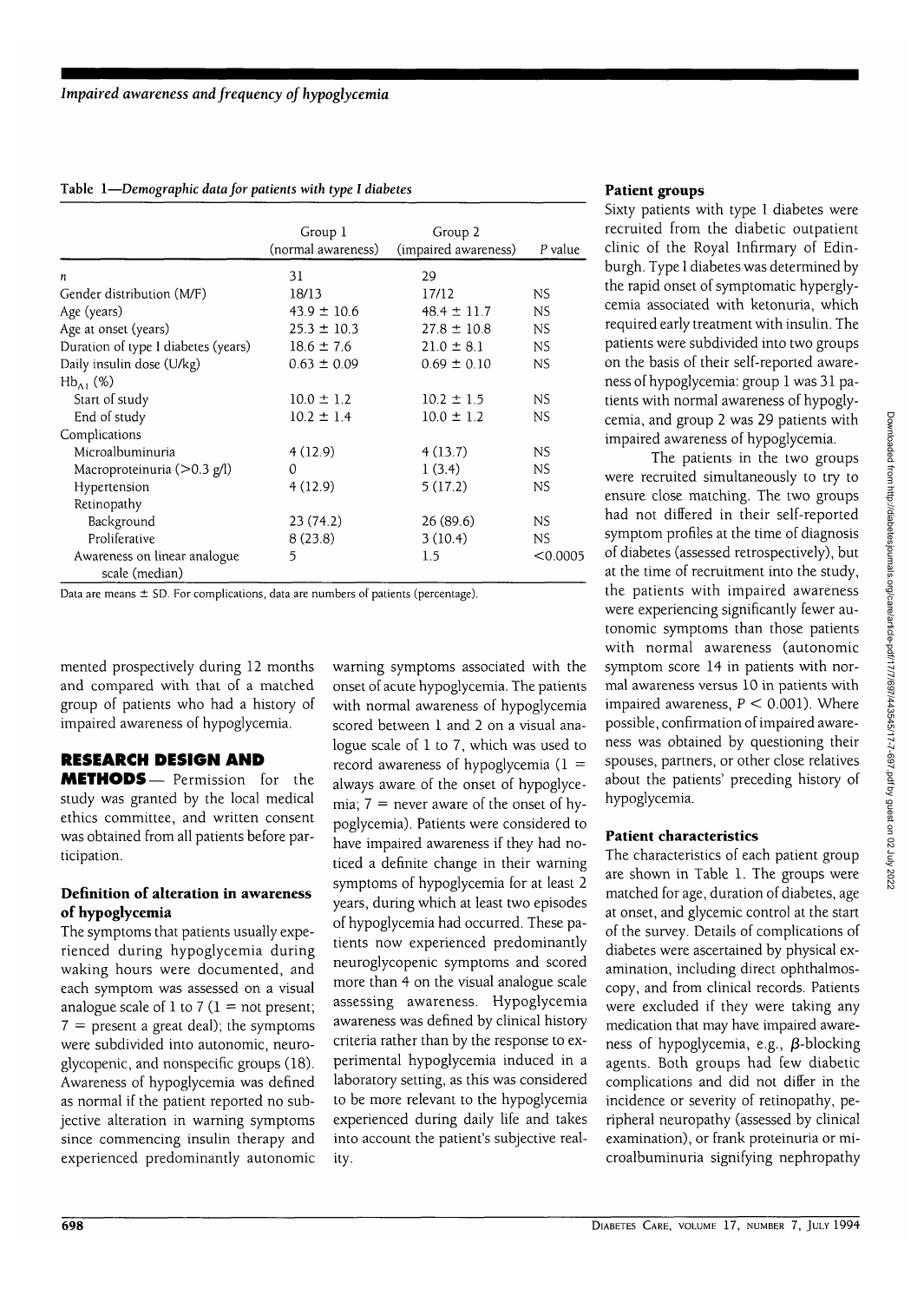|                                                                    | Group 1<br>(normal awareness) | Group 2<br>(impaired awareness) | P value   |
|--------------------------------------------------------------------|-------------------------------|---------------------------------|-----------|
| Severe hypoglycemia                                                |                               |                                 |           |
| Total episodes                                                     | 15                            | 82                              | < 0.001   |
| $>1$ Episode (%)                                                   | 8(25.8)                       | 19(65.5)                        | < 0.01    |
| Episodes · patient <sup>-1</sup> · year <sup>-1</sup>              | 0.48                          | 2.83                            | < 0.0001  |
| Mild hypoglycemia                                                  |                               |                                 |           |
| Total episodes                                                     | 73                            | 137                             | <b>NS</b> |
| $> 1$ Mild episode (%)                                             | 80.1                          | 62                              | NS.       |
| Episodes · patient <sup><math>-1</math></sup> · year <sup>-1</sup> | 2.8                           | 4.7                             | NS        |

Table 2—*Frequency of hypoglycemia in patients with type I diabetes*

(Table 2). Autonomic function tests (19) were performed in all patients and indicated that three in each group had abnormal autonomic function. Total glycated hemoglobin was measured using highspeed liquid chromatography based on an ion-exchange reverse-phase partition method (Hi Auto Ale HA 8121) (The nondiabetic range for our laboratory was 4.5-8%.) Mean concentrations did not differ between the groups either at the beginning or at the end of the study.

The number of daily injections of insulin did not differ between the groups; >70% of both groups were taking a twice-daily regimen. Four patients in each group were using pork insulin, and all other patients had been using human insulin for at least 5 years before the study. The pattern of home blood glucose monitoring did not differ significantly between the groups; on average, 52% of patients with normal awareness and 62% with impaired awareness monitored capillary blood glucose regularly, at least on alternate days, and 45% of those with impaired awareness monitored blood glucose daily compared with 33% of the patients with normal awareness.

# **Protocol for survey**

"Severe" hypoglycemia was defined as any episode requiring external assistance; all other episodes that the patient was able to self-treat were considered to be "mild." Episodes of asymptomatic biochemical hypoglycemia, identified by the random blood glucose monitoring diaries described below, were not included in the total number of episodes of mild hypoglycemia. Patients were asked to document each episode of hypoglycemia within 24 h of its occurrence, and details about the hypoglycemic episode were documented: time of day of episode, activity at the time of hypoglycemia (including whether asleep), any obvious predisposing factors (e.g., delayed or missed meals, strenuous exertion), the need for external help, the treatment required, and any resultant morbidity such as physical injury, loss of consciousness, convulsions, or accidents. The patients were asked to monitor capillary blood glucose on a regular basis, either visually or using a meter, and complete three 10-point diaries during each 3-month period. This diary comprised 10 different time points at 2-h intervals throughout a 24-h period, at which the patient was asked to measure and record random blood glucose levels. Wherever possible, witnessed accounts (by relatives, friends, or colleagues) of each episode of hypoglycemia were recorded. After enrollment, patients were reviewed at 3-month intervals, glycemic control was reappraised at each visit, and adjustments in insulin doses were made if necessary. If considered appropriate on clinical grounds, changes in insulin regimen were made in patients who were experiencing severe hypoglycemia: two of the patients with impaired awareness of hypoglycemia were changed to multiple injection

regimens to try to diminish the frequency of hypoglycemia; no changes in glycemic control were observed in individual patients as a result of these modifications. Although this may have affected the estimated frequency of hypoglycemia, inaction was considered to be ethically unacceptable.

A questionnaire documenting fear of hypoglycemia (20) was undertaken at the beginning of the study to identify any differences in attitude and behavioral responses toward hypoglycemia. The patients' driving history and number and nature of any previous road traffic accidents were documented.

# **Statistical analysis**

Demographic data were analyzed using Student's *t* tests for unpaired samples. All other data that were not normally distributed were analyzed using Wilcoxon ranksum tests and, where applicable,  $\chi^2$  tests (with Yates correction) were used to analyze group differences.

# **RESULTS**

# **Frequency of hypoglycemia**

The frequency of all episodes of hypoglycemia is shown in Table 2. The patients with impaired awareness of hypoglycemia experienced significantly more episodes of severe hypoglycemia than did



**Figure 1**—*Total number of episodes of severe hypoglycemia experienced by patients with type 1* diabetes. **888**, Episodes of hypoglycemia occur*ring during sleep; WM, episodes occurring while awake.*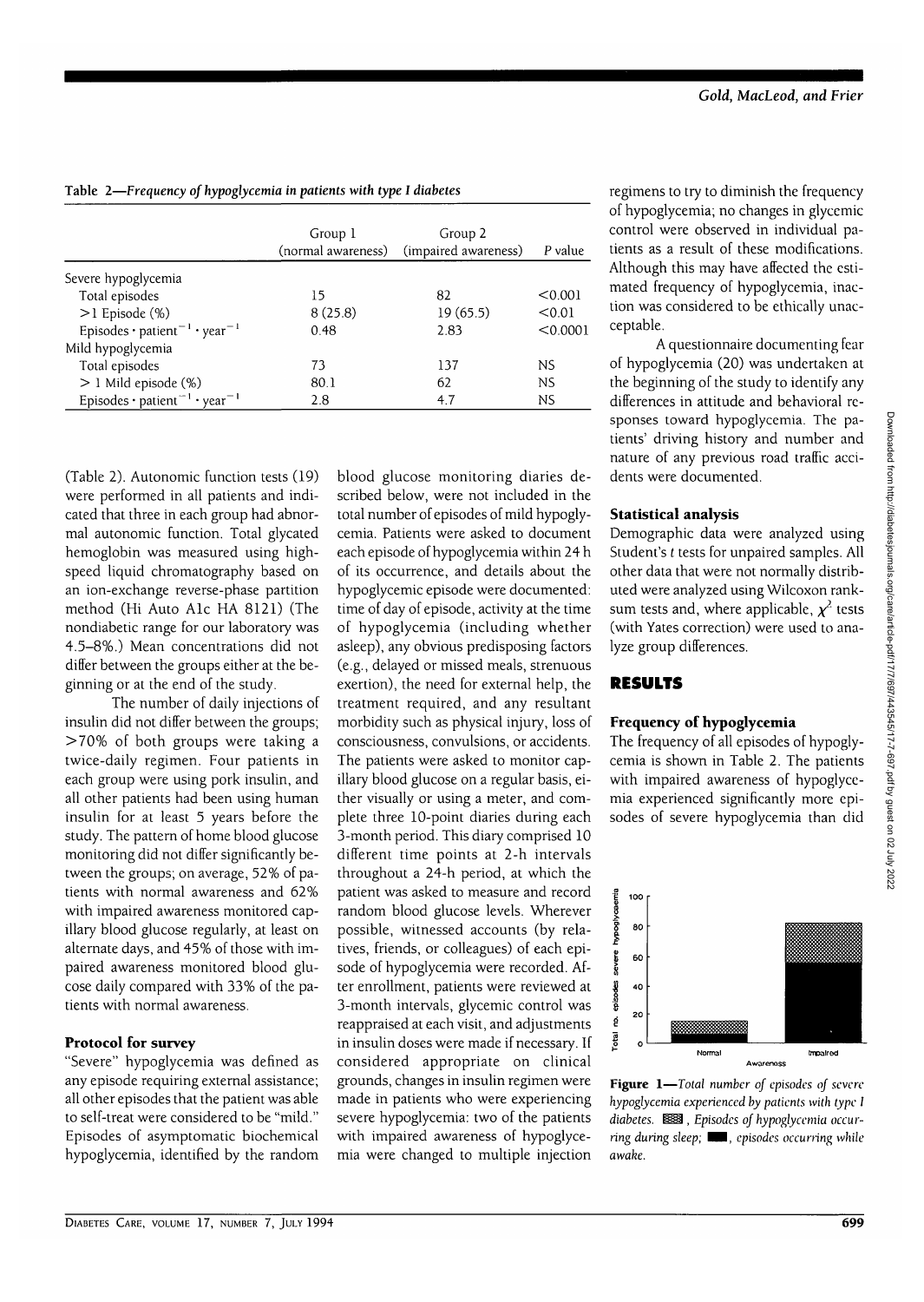

**Figure 2**—*Percentages of total number of episodes of severe hypoglycemia occurring at different times of the day in patients with type 1 diabetes with normal* ( $\Box$ ) and impaired ( $\Box$ ) aware*ness of hypoglycemia.*

the patients with normal awareness. Approximately 85% of all episodes of severe hypoglycemia were verified by witnesses. The frequency of mild episodes did not differ significantly between the two groups.

The number of episodes of severe hypoglycemia occurring either while the patients were awake or asleep are shown in Fig. 1, and the times of occurrence throughout the day of the episodes of severe hypoglycemia are shown in Fig. 2. The periodicity of severe hypoglycemia differed between the two groups. In the patients with normal awareness, 60% of all episodes occurred between 2400 and 0800, and 53% of all episodes occurred during sleep, compared with the patients with impaired awareness in whom 31 % of all episodes occurred between 2400 and 0800, and 31% of episodes occurred during sleep. The patients with normal awareness of hypoglycemia therefore experienced a significantly greater proportion of episodes of severe hypoglycemia during the night (usually during sleep) compared with those with impaired awareness ( $P = 0.05$ ). The patients with impaired awareness of hypoglycemia experienced a significantly greater proportion of episodes during the evening before retiring to bed compared with the patients with normal awareness of hypoglycemia. No differences in the causes of hypoglycemia identified either by patients



**Figure 3**—*Mean number of home blood glucose* (BG) *recordings <3 and <2.5* mM *and not accompanied by symptoms of hypoglycemia in patients with type I diabetes with normal* ( $\Box$ ) and *impaired* ( $\mathbb{R}\times\mathbb{R}$ ) awareness of hypoglycemia.

or by witnesses could be ascertained between the two groups. In the patients with normal awareness, 60% of the episodes of severe hypoglycemia could not be explained, as were 54% of the episodes in the patients with impaired awareness. The methods by which severe hypoglycemia was treated did not differ proportionately between the groups; 14% of episodes ( $n = 2$ ) in patients with normal awareness required glucagon compared with 21% ( $n = 17$ ) of episodes in patients with impaired awareness; all other episodes were treated with oral carbohydrate.

#### **Morbidity**

Only five episodes of severe hypoglycemia required hospital treatment. On two different occasions the same patient (who had impaired awareness) required admission for treatment of a fractured hip and a head injury. Two of the other three episodes occurred in another patient who had impaired awareness. Five (33%) of the 15 episodes of severe hypoglycemia in the patients with normal awareness of hypoglycemia resulted in loss of consciousness compared with 29 (35%) of the 82 episodes in the patients who had impaired awareness. Only two patients, both of whom had impaired awareness of hypoglycemia, experienced convulsions during hypoglycemia; one experienced nocturnal convulsions associated with

hypoglycemia on five occasions and the other experienced hypoglycemic convulsions on two occasions, also during the night. Neither patient had idiopathic epilepsy.

## **Fear of hypoglycemia**

Responses to the fear questionnaire indicated that patients with normal awareness of hypoglycemia worried less about hypoglycemia (median score 31.5) than patients with impaired awareness (median score 41) ( $P = 0.008$ ). However, despite their greater concern and anxiety about hypoglycemia, the patients with impaired awareness had not modified their behavior (median score 30) to avoid hypoglycemia when compared with the patients with normal awareness (median score 29).

## **Home blood glucose monitoring**

Similar numbers of blood glucose measurements in the 10-point diaries were made by both groups; an average of  $\sim$ 90 random measurements were made by each patient in addition to their usual monitoring practices. The mean number (in 12 months) of home blood glucose measurements with values <3.0 and <2.5 mM, which were not accompanied by symptoms of hypoglycemia, were significantly fewer in the patients with normal awareness of hypoglycemia compared with the patients with impaired awareness (Fig. 2) (blood glucose values  $<$ 3.0 mM,  $P < 0.001$ ; blood glucose  $<$  2.5 mM,  $P < 0.0001$ ) (Fig. 3).

#### **Driving experience**

The questionnaire assessed overall driving experiences since commencing treatment with insulin and was not restricted to the study period. Of patients with normal awareness of hypoglycemia, 24 held a valid driving license (restricted to 3 years); 8 had previously experienced hypoglycemia while driving, but none of the episodes had resulted in road traffic accidents. Of these patients, 11 had been involved in minor motor vehicle accidents at other times, which were not related to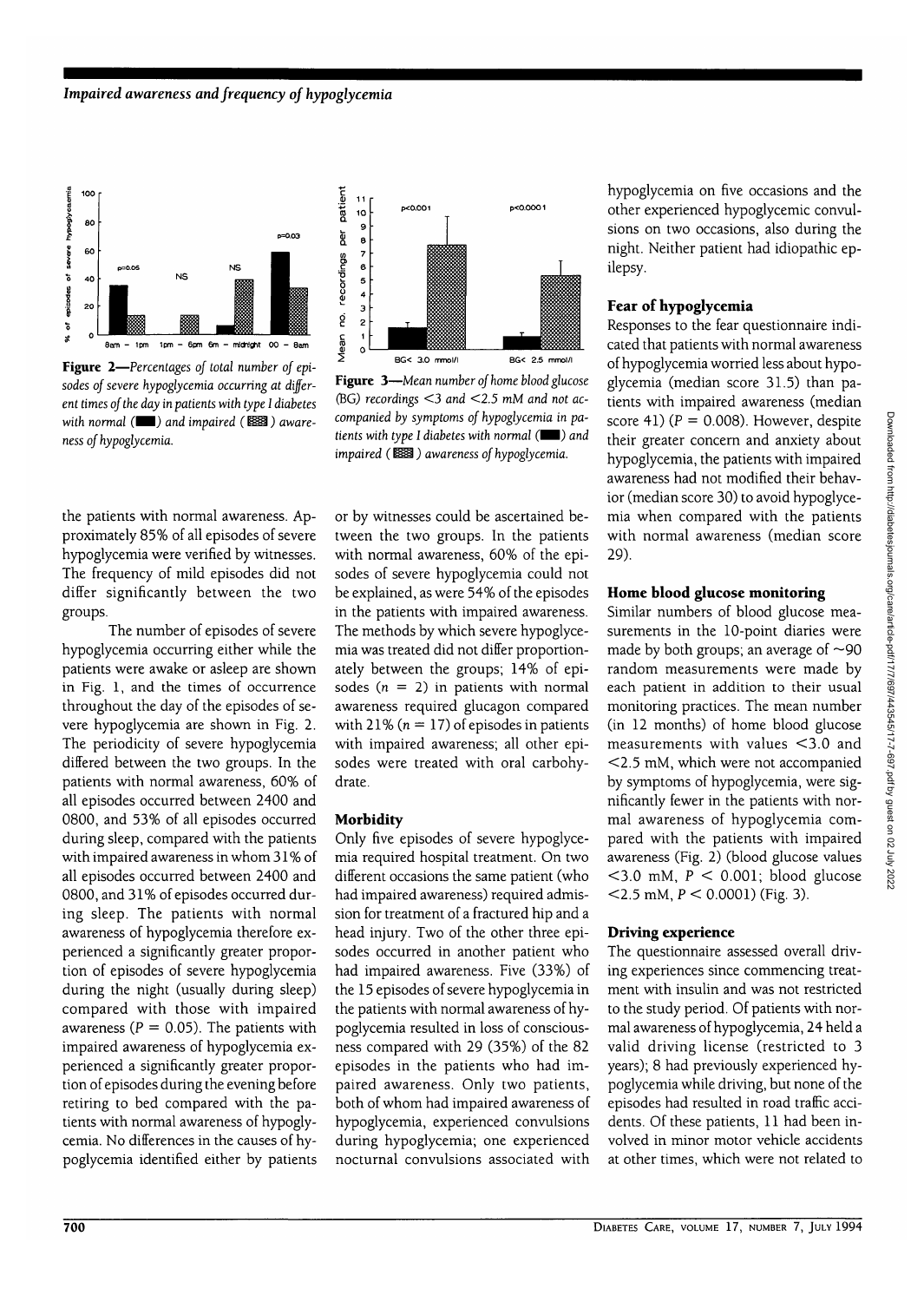hypoglycemia. Only 11 patients with impaired awareness of hypoglycemia currently held valid driving licenses, which was significantly fewer than the patients with normal awareness  $(P < 0.01)$ ; five patients with impaired awareness had ceased driving voluntarily because of concern about the risk of causing accidents during hypoglycemia and no longer held driving licenses, and one patient's license had been revoked by the licensing authority. However, of those patients who had impaired awareness and had continued to drive, five had experienced hypoglycemia while driving. Only one such patient had ever been involved in a road traffic accident, which was not related to hypoglycemia and was the fault of a third party. Comparison of the accident rates of both groups using  $\chi^2$  showed that the patients with impaired awareness tended to have fewer driving-related accidents (0.1  $> P > 0.05$ ).

CONCLUSIONS— Assessment of the frequency of severe hypoglycemia in insulin-treated diabetic patients potentially may be complicated by incomplete self-reporting of episodes, possibly because of transient amnesia caused by neuroglycopenia. In addition, other medical events such as transient ischemic attacks or syncopal episodes may be misattributed to hypoglycemia (9), and diabetic patients with poor glycemic control often experience symptoms of hypoglycemia within a hyperglycemic range (21) and so overestimate the true frequency of hypoglycemia (22). A prospective assessment of hypoglycemia with patients recording all episodes, supported by objective witnessed accounts where possible, is the most accurate method of establishing the frequency with accuracy. Despite this approach, the frequency obtained possibly may be an underestimate, particularly in the patients with impaired awareness of hypoglycemia. In this prospective survey, treatment regimens were reviewed frequently to try to prevent severe hypoglycemia. In two of the patients with impaired awareness who had experienced

episodes of severe hypoglycemia, as well as recording multiple episodes of asymptomatic biochemical hypoglycemia in the first 6 months of the study, multiple injection insulin regimens were begun, which diminished the frequency of biochemical and severe hypoglycemia during the subsequent 6 months. Although this therapeutic change was considered to be necessary, it probably reduced the true frequency of severe hypoglycemia in these patients, introducing a modest underestimate in the group with impaired awareness of hypoglycemia.

A further variable in all such studies is the necessity to study patients with diabetes who are attending an outpatient clinic for regular review. This probably influences management of their disease and modifies the patients' approach to self-treatment and avoidance of hypoglycemia by comparison with clinic nonattenders. The difficulty of extrapolating results from a clinic group to the entire population of insulin-treated diabetic patients remains an insoluble problem with all studies of frequency of hypoglycemia. However, despite these potential inaccuracies in reporting, the frequency of severe hypoglycemia was observed to be almost sixfold higher in the group of type I diabetic patients who had impaired awareness of hypoglycemia. Although the frequency of mild hypoglycemia did not differ between the groups, such estimates are recognized to be inaccurate with a pronounced discrepancy between biochemical hypoglycemia and symptomatic episodes (23). In the present study, patients with impaired awareness frequently recorded low random blood glucose concentrations, which were unaccompanied by symptoms, and this was significantly more common than in the group with normal awareness.

The proportion of all patients who had experienced severe hypoglycemia in this study was greater than in a previous study in France (24) and may reflect a tendency to underestimate the frequency of hypoglycemia by retrospective reporting. In this study the overall incidence of severe hypoglycemia in all of the patients was estimated at 1.6 episodes  $\cdot$  patient  $\cdot$ year $^{-1}$ , which is very similar to frequencies estimated previously in different cohorts of patients with type I diabetes, both retrospectively (2) and prospectively (4). The use of a similar definition of severe hypoglycemia is essential for studies to be compared; in several previous studies (16,25,26), the incidence of hypoglycemia was estimated to be lower than in this study because only those episodes were documented that had required resuscitation with parenteral glucagon or dextrose or necessitated treatment in hospital. Application of this restricted definition in the present study would provide an incidence of severe hypoglycemia of 0.06 episode  $\cdot$  patient $^{-1}$  · year<sup>-1</sup> in the patients with normal awareness, which is consistent with rates reported retrospectively in other studies (26,27), and a frequency of 0.23 episode • patient  $^{-1}$  $\cdot$  vear<sup>-1</sup> in the patients with impaired awareness. Application of this more limited definition of severe hypoglycemia still preserves the relative difference in frequency between the two groups. In the Diabetes Control and Complications Trial (DCCT), in which data were collected prospectively, the incidence of severe hypoglycemia in patients receiving intensive insulin therapy was reported to be 0.62  $m$  is unit thereby was reported to be 0.02 trial used an identical definition of severe hypoglycemia, but there were important differences in the study population, which was much younger with a shorter which was much younger with a shorter vated, and had interests was strongly monvated, and had intensive monitoring of<br>control of the disease (17). Most impor- $\frac{1}{2}$  the disease  $\left(17\right)$ , wost importantly, the DCCT excluded patients with a history of recurrent severe hypoglycemia<br>or hypoglycemic coma, with no warning of hypoglycemic coma, while no warning symptoms, who compuse the subgroups most susceptible to a high frequency of severe hypoglycemia.

In assessing the frequency of severe hypoglycemia, most previous studies have not differentiated between the patient groups on the basis of awareness of hypoglycemia. In this study, the percent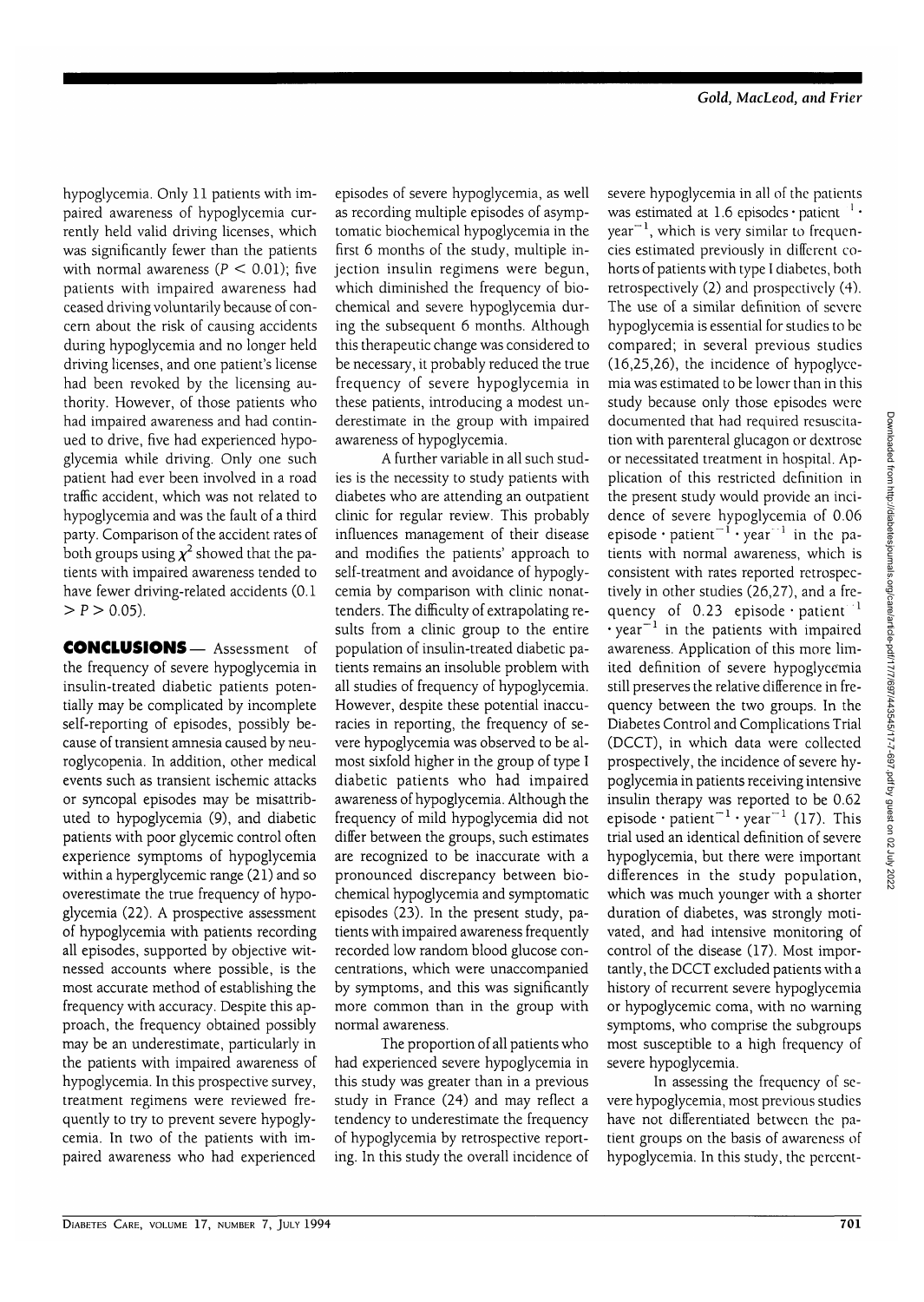*age* of patients with normal awareness who had experienced severe hypoglycemia (25.8%) was similar to previous reports (4,17), but the proportion of patients with impaired awareness who had experienced severe hypoglycemia was significantly higher, with two-thirds (65.5%) reporting severe hypoglycemia. This proportion is comparable to that observed previously in our clinic by Hepburn et al. (16) in a retrospective assessment. Both of the diabetic groups in this study exhibited a similar quality of glycemic control, which did not change throughout the study, and the groups were also matched for age, duration of diabetes, and age at onset of diabetes. Differences in the frequency of severe hypoglycemia cannot be attributed to a disparity in the quality of glycemic control.

In this study, severe hypoglycemia occurred at all times of day in the patients with impaired awareness but more often after their evening meal when the patients were at home. The reason for this was not evident and did not appear to be related to the nature of their insulin regimens. The estimate of the proportion of severe episodes of hypoglycemia occurring between 2400 and 0800 was lower in the patients with impaired awareness (31%) than in those patients with normal awareness (60%); 53% of all episodes of severe hypoglycemia occurred during sleep in the patients with normal awareness compared with 31% of all episodes in the patients with impaired awareness of hypoglycemia. In the DCCT, 43% of all episodes of severe hypoglycemia occurred between 2400 and 0800, and 55% of all episodes occurred during sleep (28), although the comparative frequencies in patients with normal awareness and impaired awareness of hypoglycemia were not reported. This study confirms the increased risk of severe hypoglycemia occurring during sleep. It also indicates that patients who have normal awareness of hypoglycemia during waking hours may have impaired perception of hypoglycemia during sleep, thereby predisposing them to more frequent hy-

poglycemia during the night. Previous retrospective studies have suggested that the majority of episodes of severe hypoglycemia can be attributed to excessive insulin dosage or to patient error, with about a quarter being unexplained (4,24,25,29). However, in this study only about half of the episodes were explicable, and this may be a consequence of different methods of data collection.

This study is consistent with previous studies in which patients with impaired awareness of hypoglycemia have been shown to be more worried about hypoglycemia than are patients with normal awareness and did not appear to modify their behavior accordingly (30); severe hypoglycemia occurred more frequently in patients who had experienced difficulty in controlling their diabetes (24). Similarly, patients exposed to recurrent severe hypoglycemia have been shown to have an increased level of anxiety and feel more unhappy (31). In the present survey, the morbidity of severe hypoglycemia was limited, and injuries requiring admission to hospital occurred in a single patient who had impaired awareness of hypoglycemia. None of the patients had a history of hypoglycemia-related driving accidents, and those with impaired awareness actually reported fewer driving accidents. This was probably a consequence of impaired driving behavior with increased care being taken when driving. Many patients who had experienced recurrent severe hypoglycemia had ceased driving voluntarily, reducing their risk of motor vehicle accidents, an observation that has been reported previously (32,33).

This study confirms that diabetic patients who have the chronic form of impaired awareness of hypoglycemia have a sixfold increase in frequency of severe hypoglycemia. The completion of the DCCT has emphasized the benefit of intensive insulin treatment in the prevention of diabetic retinopathy; however, this benefit occurs at the cost of a threefold incidence of severe hypoglycemia (17). Therefore, patients who have already been identified to be at a sixfold risk of severe hypoglycemia by association with their impaired awareness should be assessed individually before targets for glycemic control are established. They will require regular reinforcement of education of the causes and risks of hypoglycemia and continuous reappraisal of glycemic control to reduce the frequency of this potentially dangerous complication of insulin therapy.

**Acknowledgments.** — A.E.G. was supported by a research fellowship from Novo Nordisk Laboratories Ltd. and K.M.M. by the British Diabetic Association.

#### **References**

- 1. Hepburn DA, Steel JS, Frier BM: Hypoglycemic convulsions cause serious musculoskeletal injuries in patients with IDDM. *Diabetes Care* 12:32-34, 1989
- 2. MacLeod KM, Hepburn DA, Frier BM: Frequency and morbidity of severe hypoglycaemia in insulin-treated diabetic patients. *Diabetic Med* 10:238-245, 1993
- 3. Frier BM: Hypoglycaemia in the diabetic adult. In *Bailliere's Clinical Endocrinology and Metabolism.* Vol. 7. *Hypoglycaemia.* London, Bailliere Tindall, 1993, p. 757- 777
- 4. Pramming S, Thorsteinsson B, Bendtson I, Binder C: Symptomatic hypoglycaemia in 411 type 1 diabetic patients. *Diabetic* Med 8:817-822, 1991
- 5. Reichard P, Britz A, Levander S, Rosenqvist U: Intensified conventional insulin treatment and neuropsychological impairment. Br Med J 303:1439-1442, 1991
- 6. Maddock SJ, Trimble HC: Prolonged insulin hypoglycemia without symptoms. JAMA 91:616-621, 1928
- 7. Cooke AM: The symptomatology of insulin hypoglycaemia. *Lancet* i: 1274-1275, 1934
- 8. Lawrence RD: Insulin hypoglycaemia. Changes in nervous manifestations. *Lancet* i:602-603, 1941
- 9. Maddock RK, Krall LP: Insulin reactions: manifestions and need for recognition of long-acting insulin reactions. *Arch Intern* Med 91:695-703, 1953
- 10. Balodimos MC, Root HF: Hypoglycemic